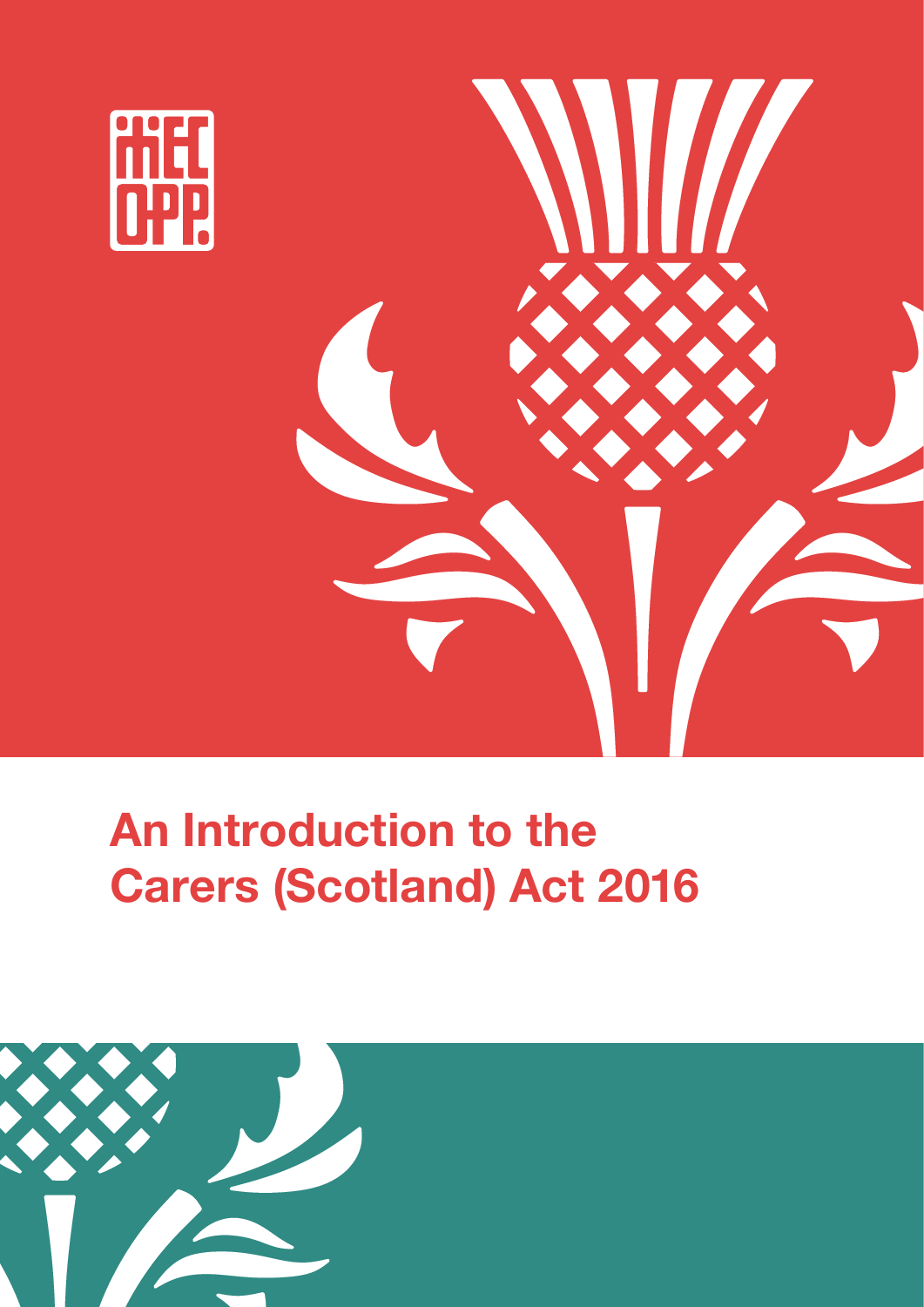### **Acknowledgements**

MECOPP would like to thank the following individuals for their contribution to the development and production of this guide:

Anna Ridka (Law intern at MECOPP)

Eliza Corr (Law intern at MECOPP)

MECOPP Maritime House 8 The Shore Edinburgh EH6 6QN

 $\circledR$  0131 467 2994

8 **[info@mecopp.org.uk](mailto:info@mecopp.org.uk)**

**[www.mecopp.org.uk](http://www.mecopp.org.uk)**

Charity Number: SC029700 Company Number: SC202715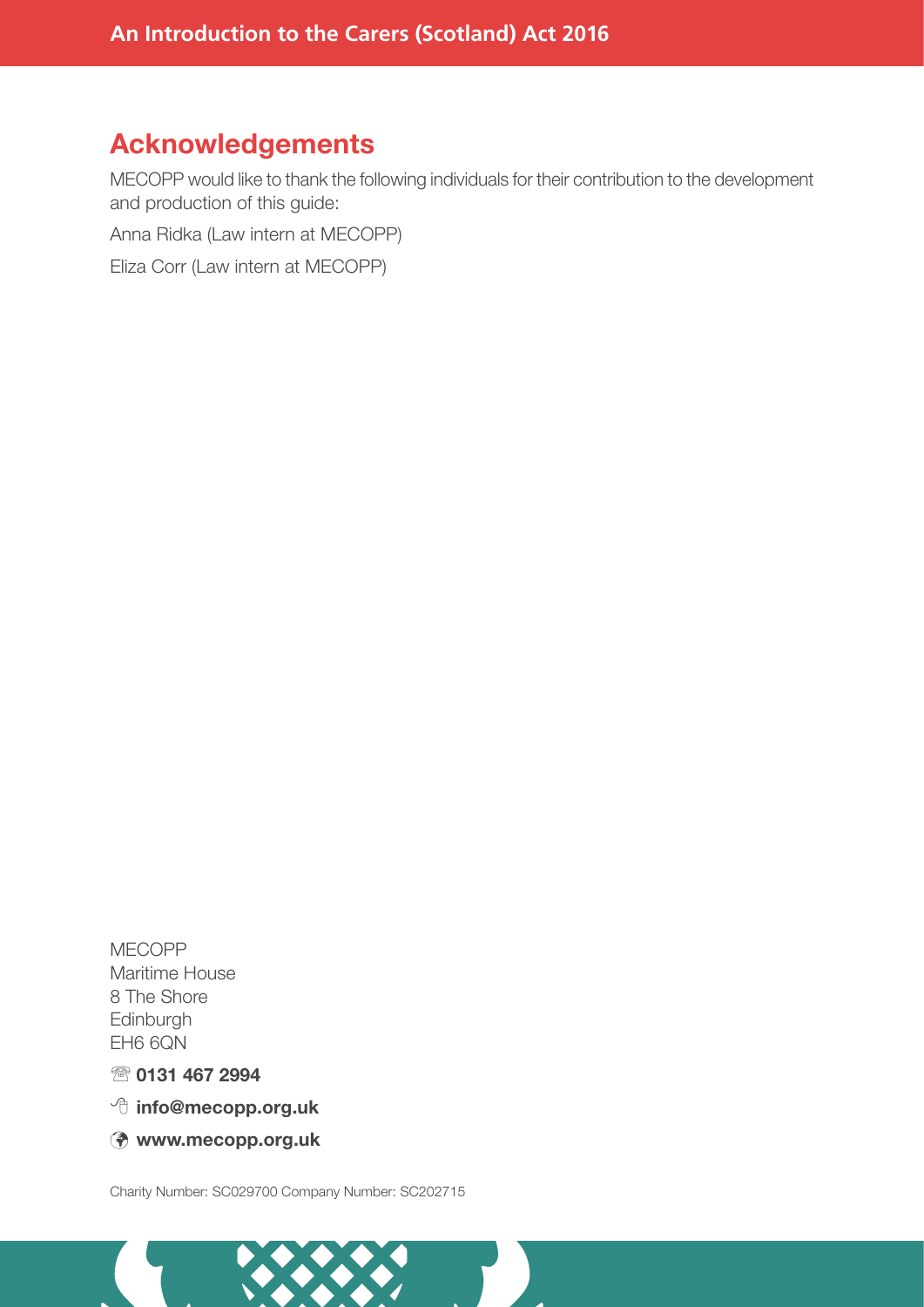

### **Introduction**

Do you look after someone because they have a physical or mental illness, disability or health problems because of substance misuse or their age? You may be a parent, husband or wife, partner, son or daughter, brother or sister or a good friend or neighbour. If the answer is yes – you are also a carer.

Caring for someone else can be physically and emotionally stressful. It can affect your health, your finances and your relationships. But it can also be rewarding if you receive the right help and support when you need it.

This basic guide is for adult carers only.

# **What is the Carers Act?**

The Carers Act is a new piece of Scottish legislation. It means that from 1st April 2018 carers have new rights under Scots law.

These rights are there to help all carers in Scotland feel more supported and able to continue caring for as long as they want to.

### **What does it mean for carers?**

The support you receive as a carer should be based on what is important to you. You now have more choice and control over how you want your support needs to be met. If support is provided early, it can make you feel more in control of your caring situation.

The new rights that you have as a carer are:

- 1. The right to have an adult carer support plan (ACSP): this used to be known as a carers' assessment. For young carers, this is called a 'Young Carer Statement' (YCS). This is a record of your needs and how they will be met. You can ask your local authority (Council) to have one completed. It can also be offered to you if they know or think you might be a carer. All carers have this right but it does not mean that the local authority has to provide social care services.
- 2. The right to support as a carer if you meet the threshold set by your local authority: the ACSP will help the local authority to find out whether you meet the level (threshold they have set) they have before you can get support. If you meet this level (threshold), they must provide you with support. This support can be provided in a number of ways which you will be able to choose from. If you do not meet this level (threshold), the local authority can still support you by helping you to access resources and information in your local community. For example, putting you in touch with a local support organisation.

Your adult carer support plan should also contain information on what plans are in place for the person you look after if there is an emergency. This may be because you have to be admitted to hospital or have a personal emergency. Writing down these arrangements is the 'emergency plan'. It is a record of what needs to be done when you are not available.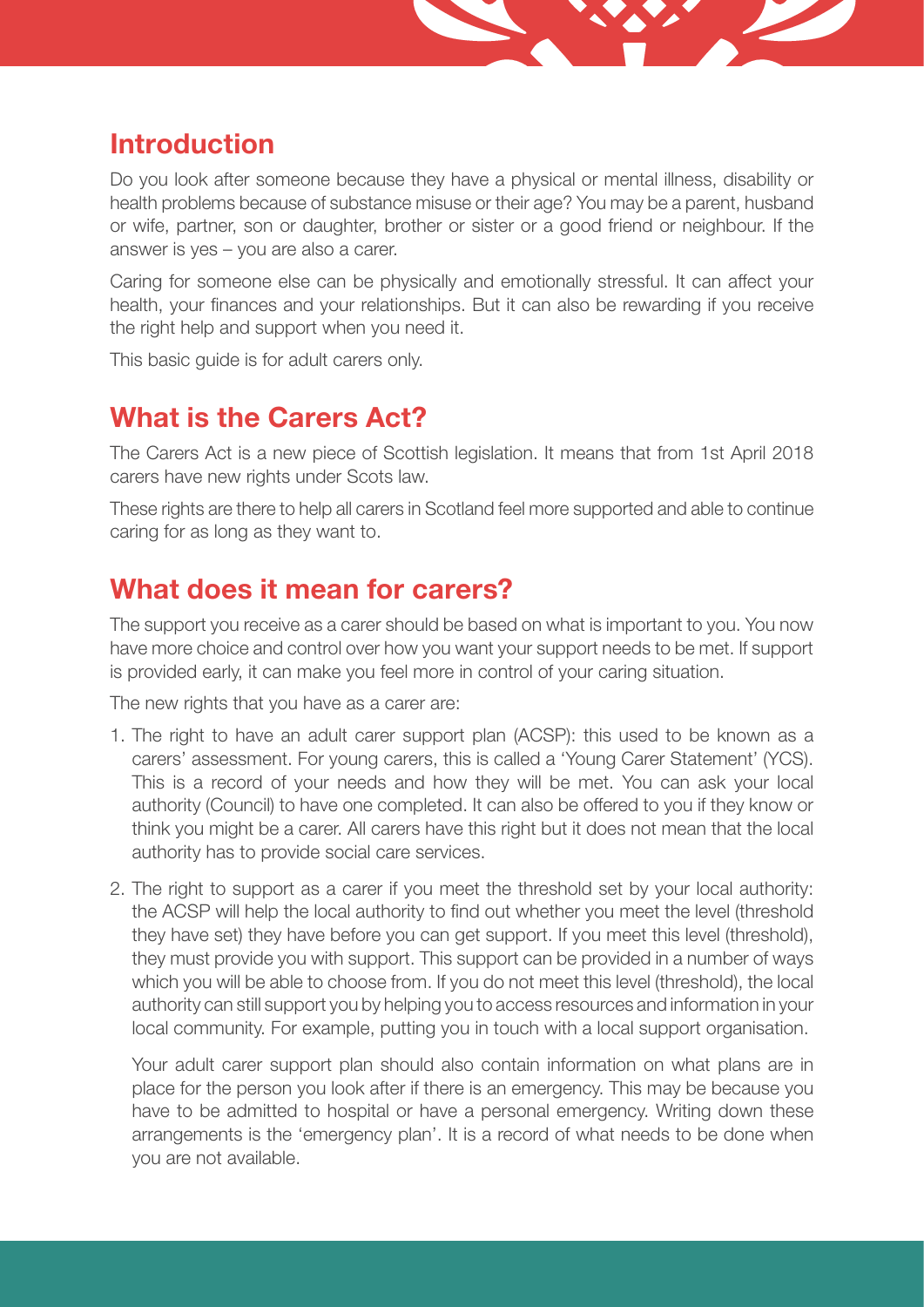- 3. The right to be involved in hospital discharge: If the person you are looking after is admitted to hospital, they may need support when they return home. As their carer, you have a right to be involved in their discharge so that suitable arrangements are made. Medical staff will need to know that you are the carer as soon as possible so that they can take reasonable and practical steps to speak to you.
- 4. The right to advice and information: local authorities must make sure that carers in their area have access to advice and information services. Good quality advice and information is vital to supporting carers. Carers have a right to get information in a way which is suitable to their needs. For example, in a different language. Local authorities must also provide information on short break services in their area.
- 5. The right to be involved in planning: Local authorities have to make a plan setting out how they will support carers in their area. They will do this by developing a local carer strategy. Local authorities and health boards must involve carers in planning the services they provide. Carers and organisations that support carers are encouraged to take part in the planning of services to make sure they are what carers want and need. Where possible, local authorities must also think about the views of carers and those organisations that support carers when they are developing a Short Breaks Services Statement.
- 6. The right to be involved in deciding what help you need as a carer: This will be done through your adult carer support plan. Local authorities must also consider your views about the support provided to the person you look after where it is possible to do so.

# **Adult Carer Support Plan**

### **What is an Adult Carer Support Plan?**

An adult carer support plan helps you to talk about the support you give to the person you look after and what is important to you. This might include practical help, support to carry on working, to see your friends or take up new interests. It helps you to decide what support is needed to achieve these goals. The adult carer support plan will also include details of your emergency plan so that other professionals, family members and any others who may be involved in caring for the person know what to do if you are not available.

### **Why is an Adult Carer Support Plan important?**

Carers need support if they choose to continue caring. An adult carer support plan can help you to identify what type of support you need as a carer. It is a record of your needs and how they will be met.

To help local authorities decide if they have to provide you with support, each local authority will assess your needs against a threshold they have set. If you meet this level, you have a right to support from the local authority. Support can be provided in different ways. You should be provided with information on the choices you have to meet your support needs.

If you do not meet this level, you still have a right to have information and advice and you can also access other services in your local community. Your local carers' centre will be able to advise and support you.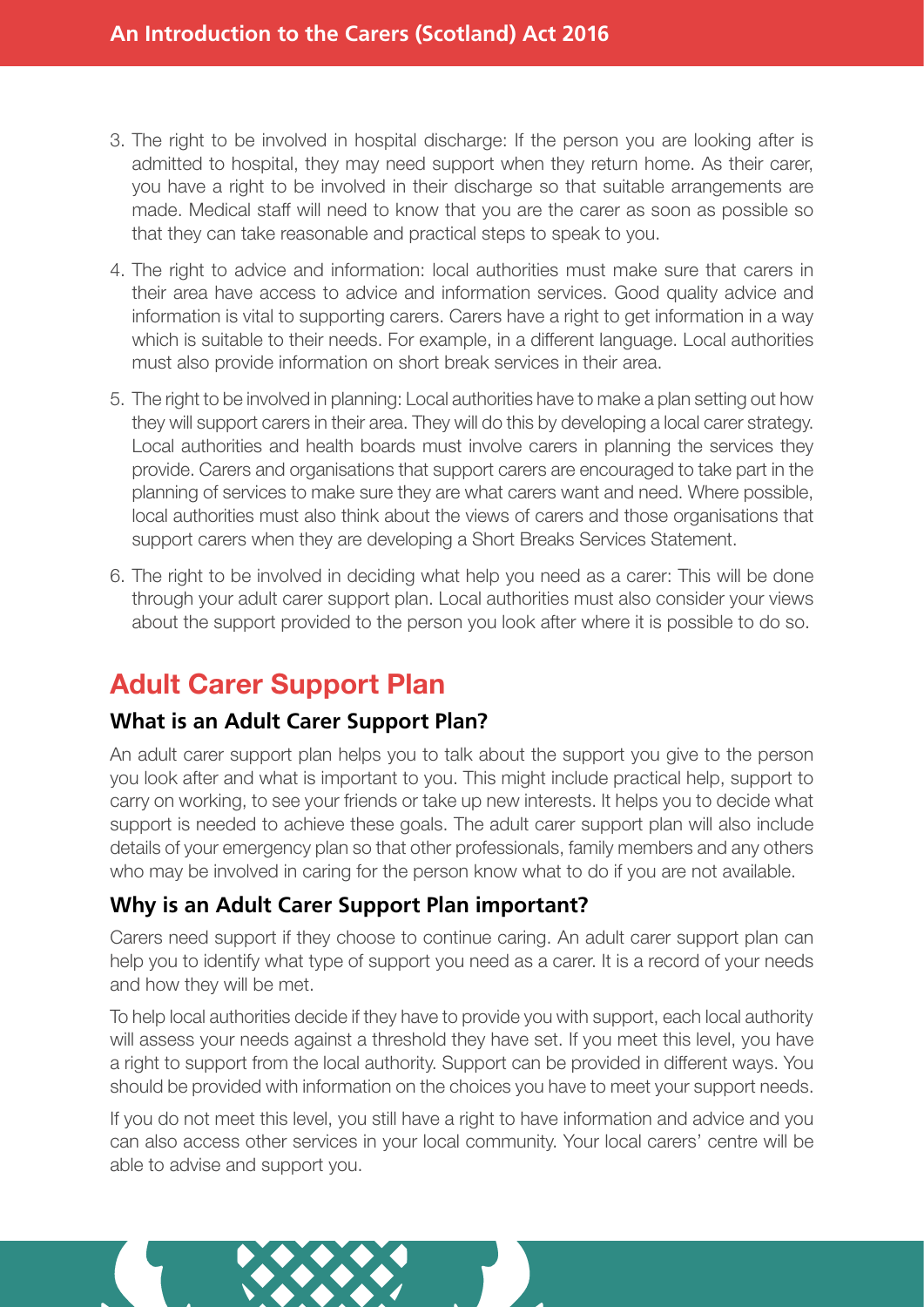

### **How do you make an Adult Carer Support Plan?**

An adult carer support plan will contain information not just on what support you provide as a carer but also what other things are important to you. For example, you may want to return to work or to take up a new hobby. These are known as 'outcomes'. They are important because they can help you achieve a better quality of life.

To help you prepare for the adult carer support plan, it can be useful to think about what you do each day for the person you look after. This can include helping them to wash and dress, preparing meals, giving them medicine, taking them to appointments and helping them to keep in touch with family and friends. What you do as a carer can vary from day to day depending on how well the person is. In this situation, it can be useful to think of what a 'good' day and a 'bad' day looks like. You should also think about the type of support that would help you to cope with caring.

This information will be written down as well as the actions that will be taken to help you. This is your adult carer support plan. You have a right to have a copy of this. If you do not read English, you can ask for this in a language of your choice. If you wish, a copy can also be given to any other person you choose.

### **How can I find out more about having an Adult Carer Support Plan?**

Different local authorities will have different arrangements in place across Scotland. Your local carer centre can advise you or you can contact your local authority for more information.

### **Support for Carers**

If you meet the threshold for support set by your local authority, they have a legal responsibility to support you. Support can be provided in a number of ways. You should be given information to help you decide what you want and how you want it provided.

If you do not meet the threshold, this does not mean that you will not get any support. The local authority must make sure that carers are able to get accurate and good quality information in their area which can help them.

Your local authority or carer centre will be able to advise you.

# **Emergency Planning**

### **What is an Emergency Plan?**

It is a written record of the arrangements that are in place for the person you look after if you have an emergency. For example, you may have to go into hospital or you may be unwell and unable to care until you have recovered.

### **Why is an Emergency Plan important?**

Emergencies can happen to all of us but when you are a carer, you may be worried about what will happen to the person you look after until the emergency is over. This is where emergency planning can help. Making a plan in case of an emergency can help you feel more confident that the person you look after will continue to be supported. Information on what to do in case of an emergency should be discussed as part of your adult carer support plan.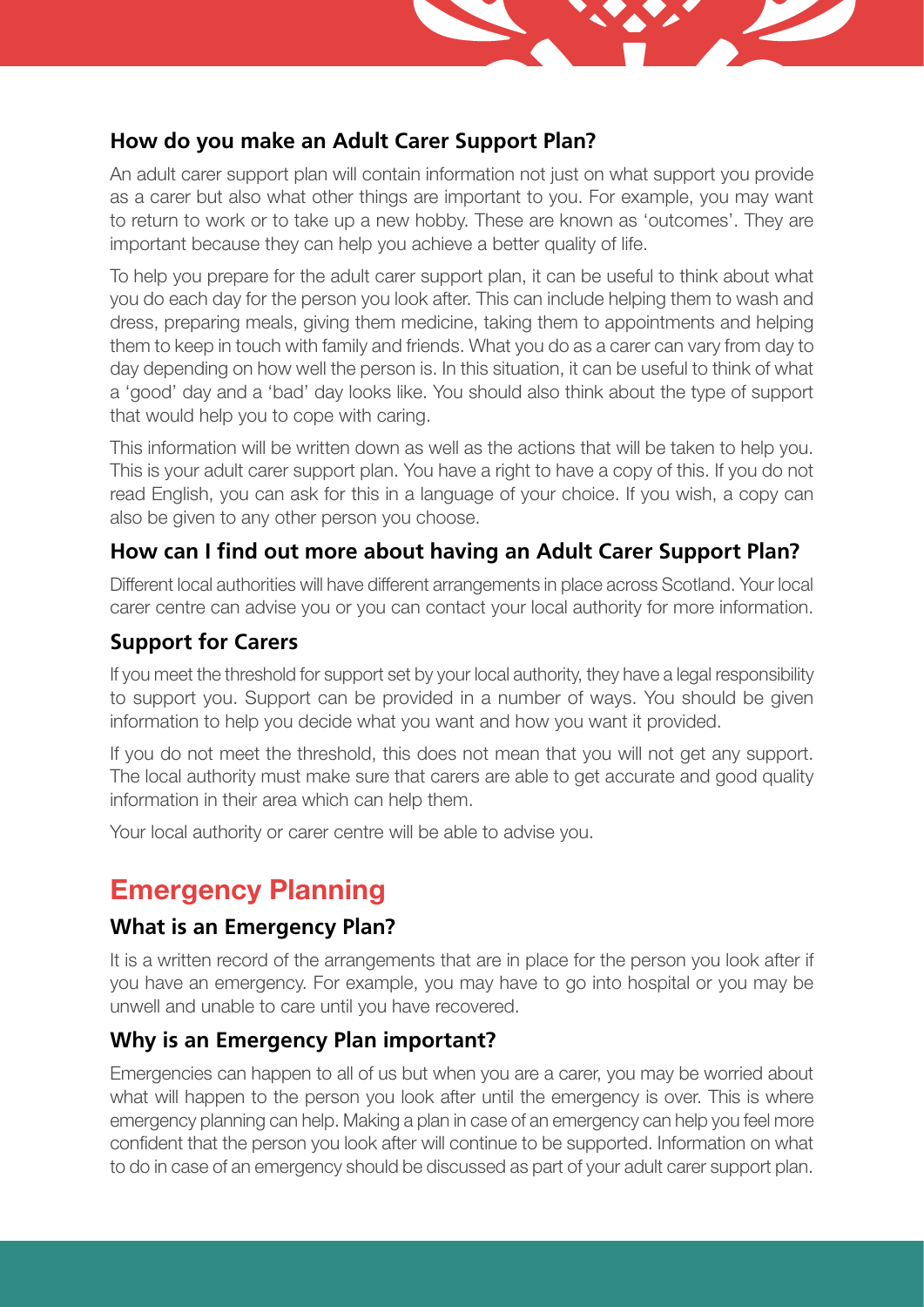### **Who should I involve in the Emergency Plan?**

Who you involve is up to you. Completing an emergency plan can be a good way to discuss with family and friends any support they could give in an emergency. Involving family and friends can help to reduce any disruption to the routine of the person you look after.

You should discuss the emergency plan with the person you look after to make sure they are happy with the arrangements that are being suggested.

### **What can I include in an Emergency Plan?**

You should include information about the type of care and support you provide as well as emergency contacts such as their doctor. You should also include information on their health needs and how they like things to be done. It is also important to think about who should have a copy of your plan. This might include your social worker, anyone else who is involved in your support or a family member.

### **How do I find out more about making an Emergency Plan?**

Your local authority or local carer centre will be able to advise you.

# **Hospital Discharge**

### **What is a Hospital Discharge?**

When a person leaves hospital, they may need care and support to make sure they can return home safely. Hospital discharge helps to identify what support will be provided and who will provide that support. Different health and social work professionals may become involved in the hospital discharge to make sure the right support is provided.

### **Why is it important to be involved in the Hospital Discharge?**

When a person comes home from hospital, it can be a stressful time for any carer. You may have to get used to doing new things such as giving medicine or using equipment you are not used to. The person you look after may need more support than before. You may want to think about how this will affect you as their carer.

Being part of the discussions on planning the hospital discharge will help you to prepare for when the person comes home. You can get information on when they are likely to come home and what help will be provided. You can also tell hospital staff about how you think you will manage and what extra support you might need as their carer. You can ask questions about any medication they have or what community health professionals will be involved.

It is important that you let hospital staff know you are the carer as soon as possible. Tell them that you would like to be involved. If they do not know, they may not be able to take your views into account.

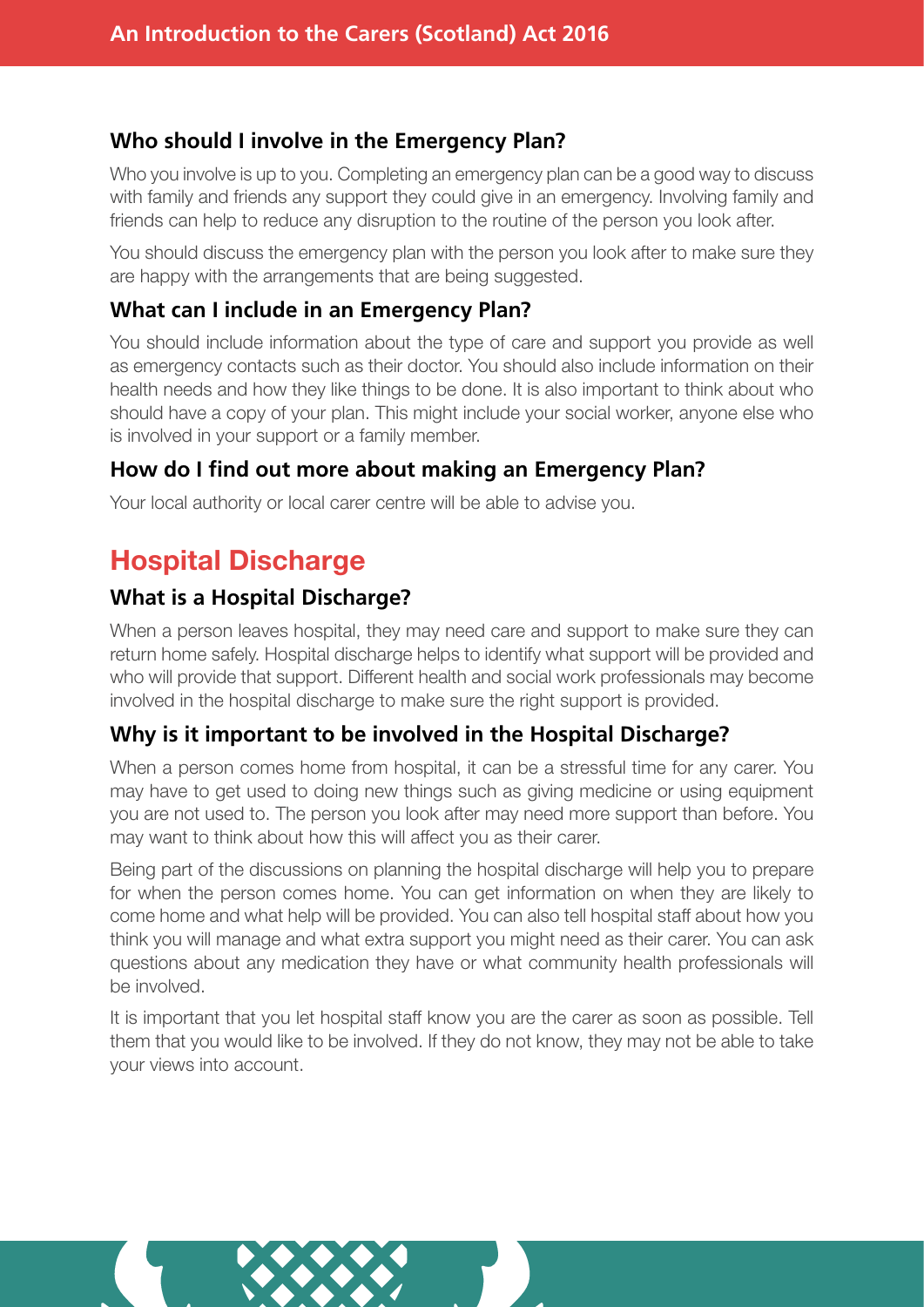

### **Who should I involve?**

You should speak to the person you care for to make sure they are happy for you to discuss their care needs and discharge from hospital. If you do not have their permission, hospital staff will not be able to talk to you about the person. This is because of patient confidentiality. It may still be possible to get some general information on what to expect.

### **How do I find out more about Hospital Discharge?**

You can ask staff on the hospital ward about arrangements for hospital discharge. If the person you look after has a social worker or care manager, they will be able to help you. You can also contact your local carer centre for information and advice.

# **Advice and Information for carers**

Local authorities must make sure that carers have access to accurate and up to date information. Most local authorities will already support a local carer centre and this will generally be the first point of contact you are given. Where there is no local carer centre, the local authority may choose to provide advice and information themselves.

You have a right to get this information in a way that you can understand. For example, if you do not speak English, you can ask for an interpreter or to have it given to you in a language of your choice.

### **Involving Carers in Planning**

There are several ways in which you can become involved in planning local carer services. Local authorities must produce a plan for their local area on how they will support carers. This is known as a local Carer Strategy.

### **What is a Local Carer Strategy?**

A local carer strategy sets out how the local authority, the health board and other carer support organisations will identify and support carers. It will be based on what is known about carers in the local area. Carers and organisations which support carers will have a chance to give their views before the strategy is finalised.

The local carer strategy must be published by the local authority. You can ask for a copy of the strategy and it may also be available on your local authority website.

### **Why should I become involved?**

The local carer strategy is an important document. Its sets out what services will be provided locally. If information is missing about particular groups of carers, this can mean that their needs are not included or prioritised in the strategy.

### **How can I become involved?**

Your local carer centre will be able to give you information on how you can get involved.